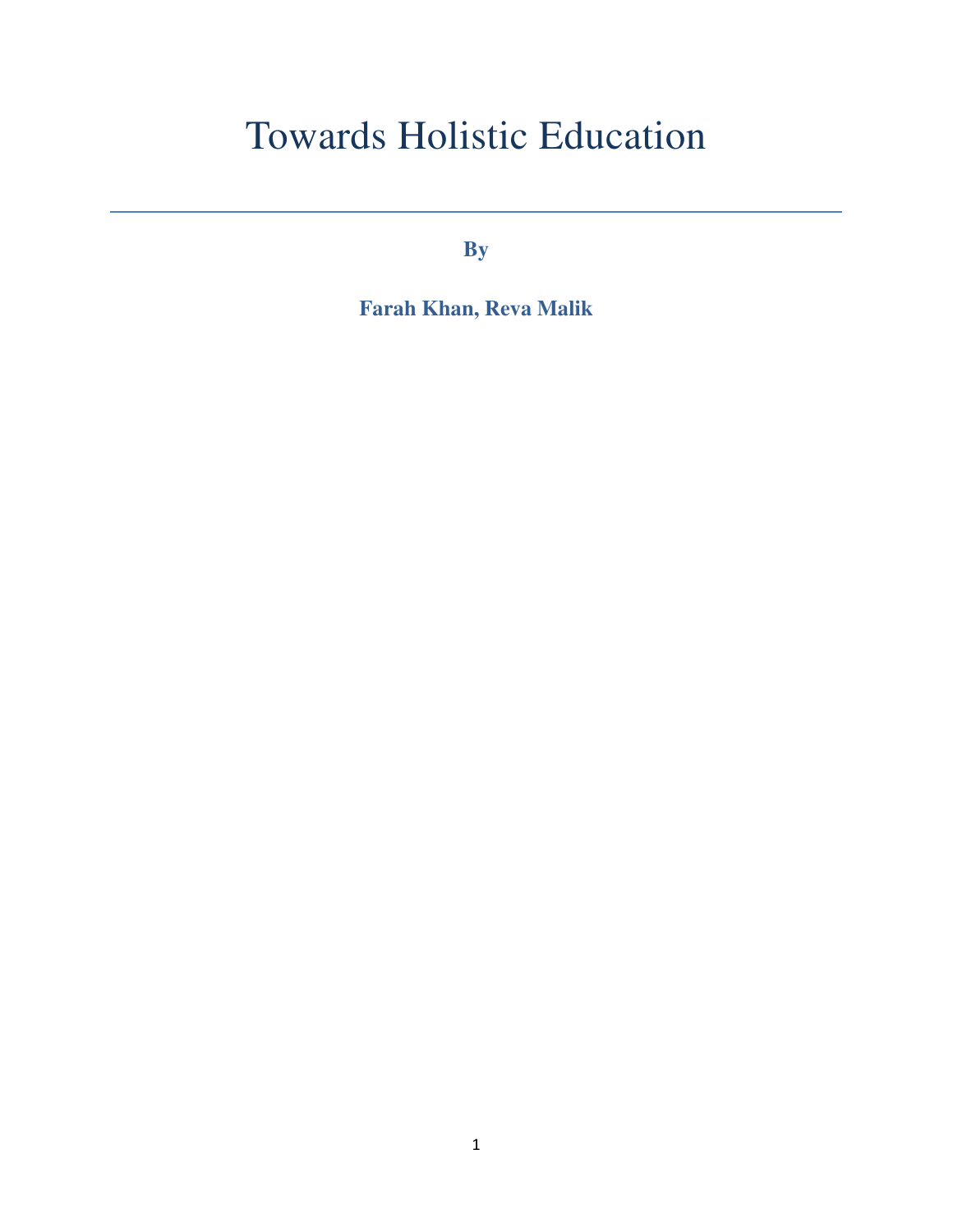#### **Abstract**

Most mainstream education institutions mainly focus on the intellectual and physical development while emotional and spiritual wellbeing gets ignored. This does not allow holistic development and the potential is not optimized. Process sensitivity (in adults) brings in elements that help bridge this gap.

Our experience of bringing process work in education (for close to two decades) has given us the opportunity to look at the role of process work as an enabler for all stake holders in the space. We engaged across age groups in schools and colleges and realised that a space that is nonthreatening, dignifying, open and collaborative takes care of the wellbeing of the individual and also the holistic development.

Through this paper, we are attempting to capture our first hand experience of working in various learning spaces across age groups. The paper includes:

Impact of the current educational paradigm on the spirit/ psyche.

The processes and practices that allow a nourishing and nurturing space for learning/ conducive environment for learning

The role of process work in education – focusing on children, parents, teachers as well as their collective dynamics.

We intend to share and elaborate on some interventions and processes and their impact on students as well as teachers.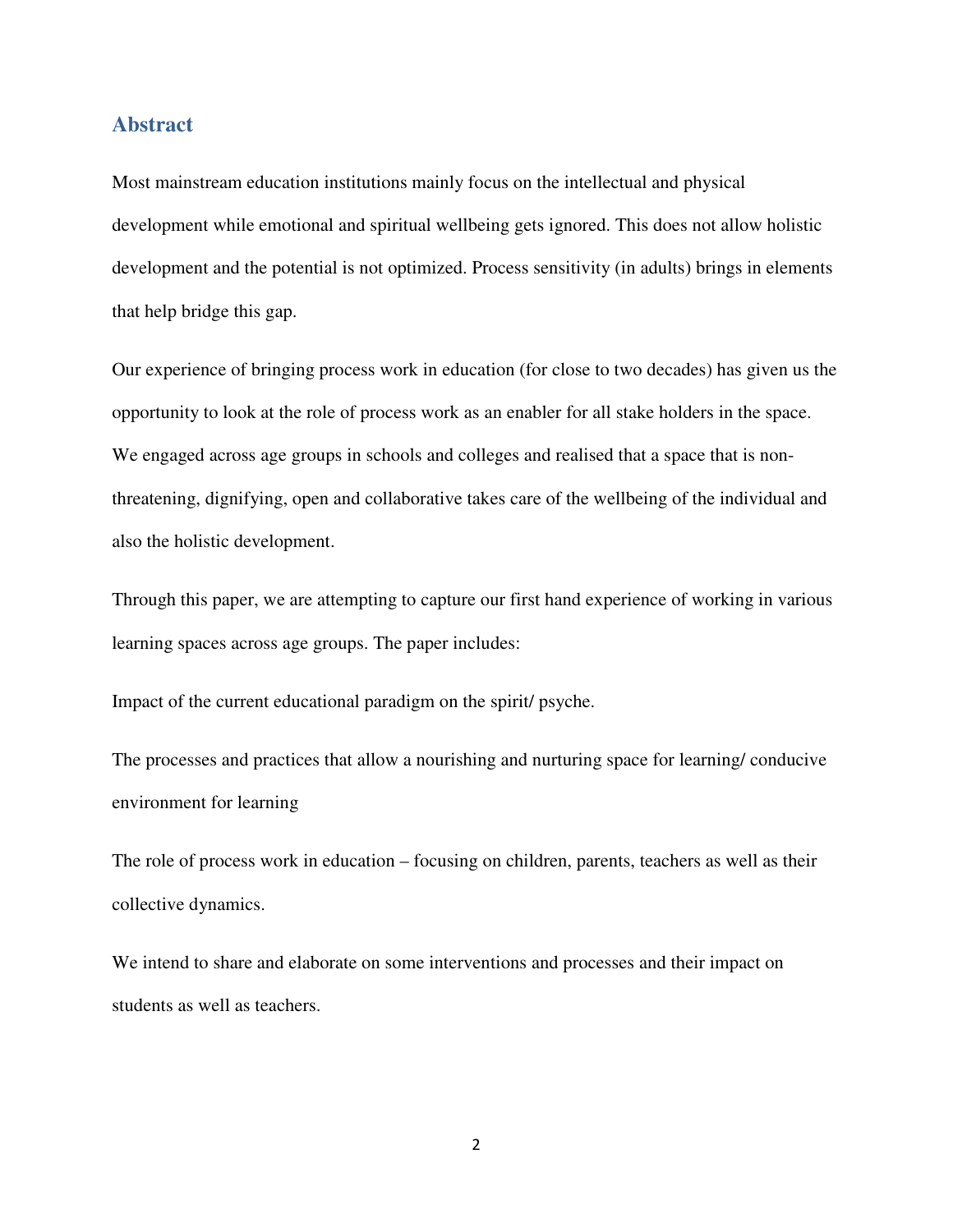# **Table of Contents**

| S. No.         | Topic                                                           | Pg no.         |
|----------------|-----------------------------------------------------------------|----------------|
|                |                                                                 |                |
| $\mathbf{1}$   | Introduction                                                    | $\overline{4}$ |
| $\overline{2}$ | Repercussions of the Current Education System                   | 6              |
| 3              | <b>Changing Family System</b>                                   | $\overline{7}$ |
| $\overline{4}$ | Role of Process Work in Education                               | 8              |
| 5              | Processes and Practices - Integrating Process Work in Education | 11             |
| 6              | Processes and Practices in Working with Children                | 12             |
| $\overline{7}$ | Processes and Practices in Working with Teachers                | 16             |
| 8              | Processes and Practices in Working with Parents                 | 19             |
| 9              | Challenges of Integrating Process Work in Education             | 19             |
| 10             | <b>Case Studies</b>                                             | 22             |
| 11             | Conclusion                                                      | 22             |
| 12             | References                                                      | 24             |
|                | Annexures                                                       | Attached       |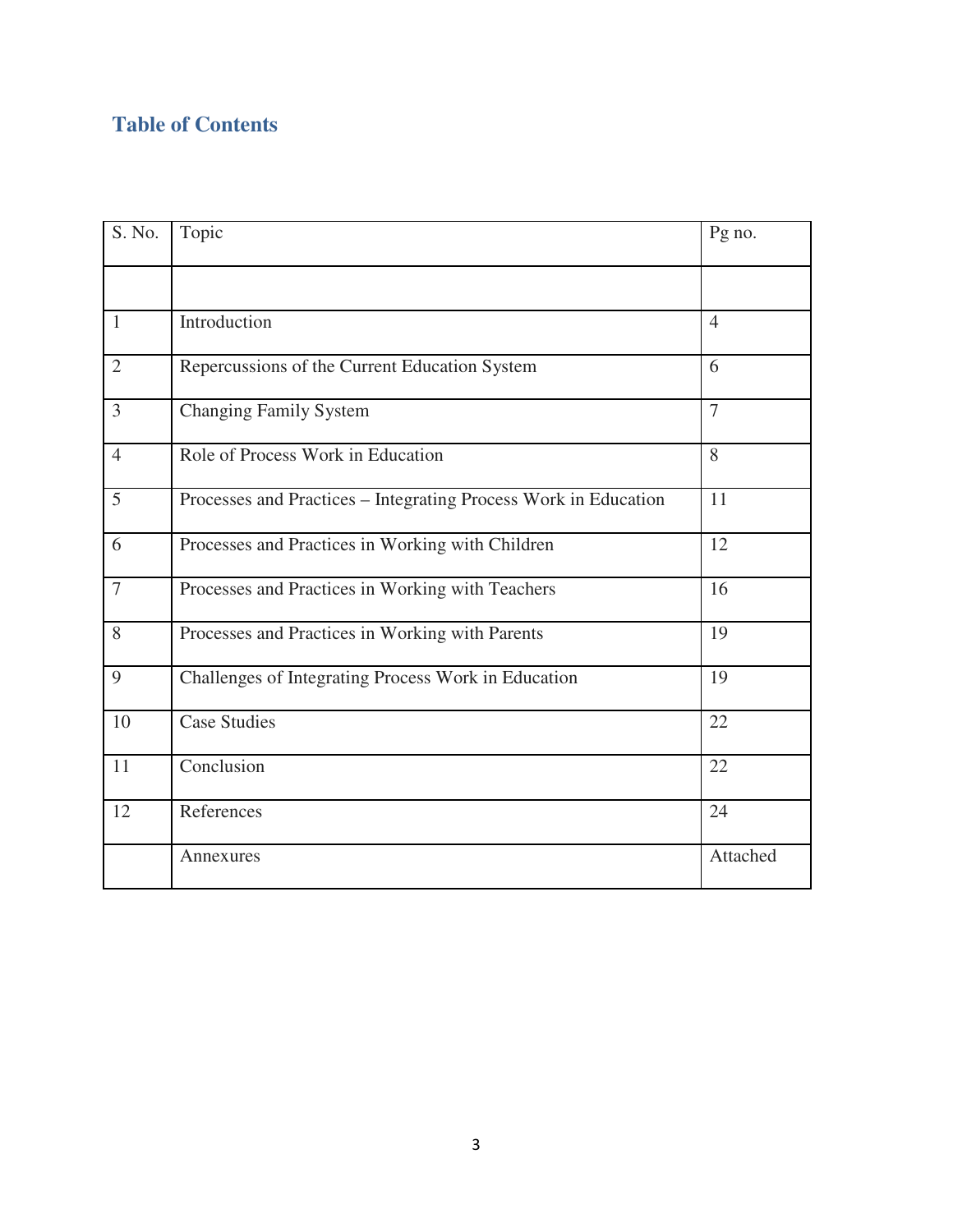## **Introduction**

This paper is a sharing of our experience and understanding of education and process work for close to two decades. We are fortunate to have been a part of an education system where process work has been an integral part. It was an experience for us that opened up a whole new world of connecting dots, seeing perspectives, and getting a better understanding of ourselves as well as a better understanding of the human phenomena.

Both of us have been a part of Prakriya's journey of growth and evolution. We have also been a part of the core group that institutionalised some of the processes and practices for a conducive learning environment. This paper is a presentation of how process work sensitivity in an educational space can make a difference in a child's life.

 Seetha Ananthasivan founded the trust, KNA Foundation for Education and started Prakriya Green Wisdom School<sup>1</sup> in 1999 and subsequently Bhoomi College<sup>2</sup> in 2008 under the same trust.

Seetha also co founded Aastha Foundation for Human Learning and Growth in 1996 with a focus on the education sector. Now in its present form Aastha**<sup>3</sup>** draws its membership from diverse individuals coming from corporate and social sector along with education sector.

 For a long time there was a symbiotic relationship between Aastha and Prakriya. It was mandatory for all Prakriya teachers to attend at least one phase of internship at Aastha. One of the requirements for the role holders in Prakriya was the completion of internship in Aastha.

At present there are many members who are holding roles and anchoring institutional processes in all the three institutions (Prakriya, Bhoomi and Aastha).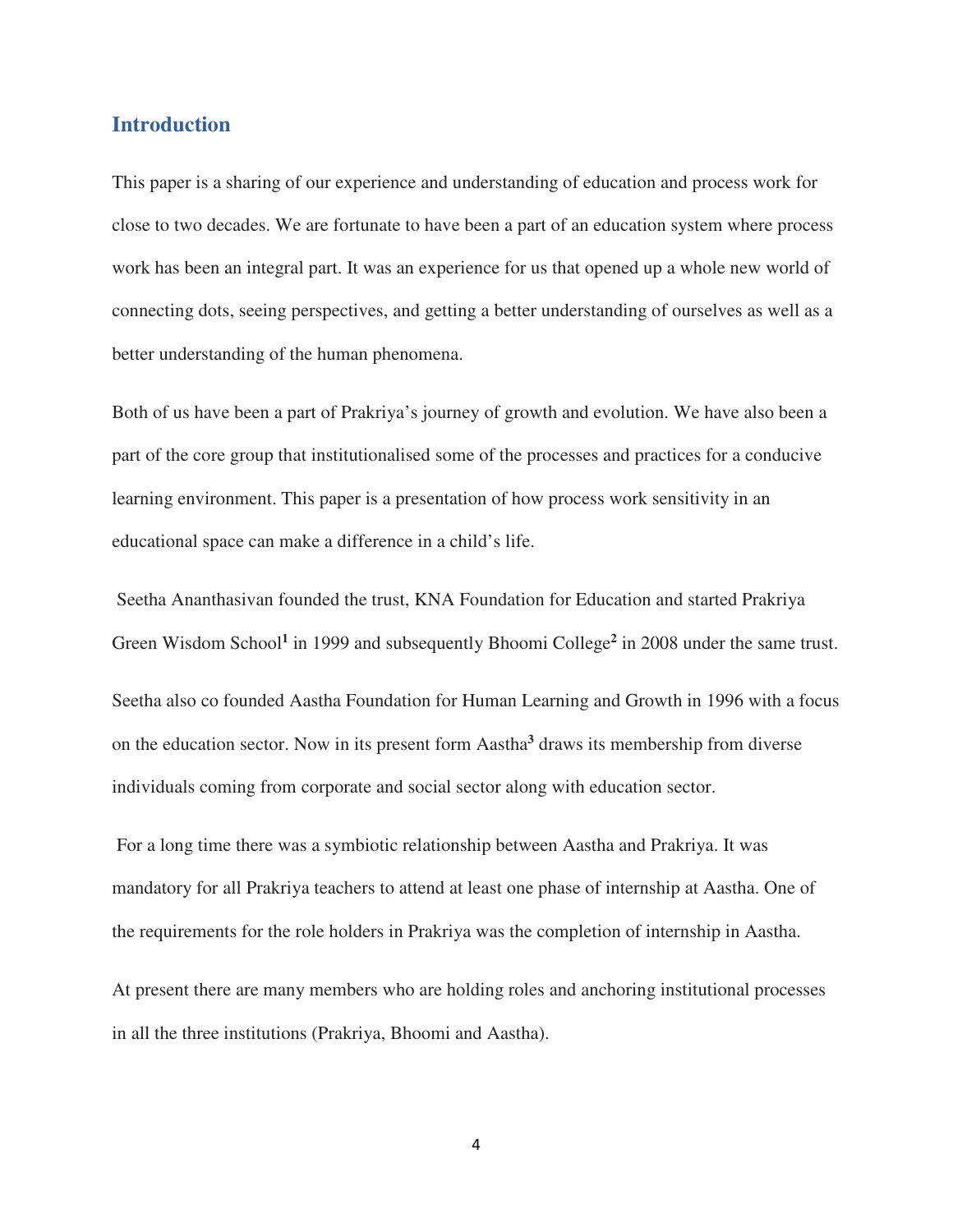Through our working in the process space, it was apparent to us how childhood experiences impact the emotive map of a child and how it influences the sense of self in the adult life. Also that some of the childhood experiences have life-long impact. Therefore, the need for a sensitive and empowering environment for children in their early years was felt. The prevalent paradigm of success and achievement, that sets uniform expectations from all and in that disrespects the individuality and diversity was questioned. These thoughts led to creating a space where wholesome development of children is possible and well being of a child is taken care of. The intent was to humanize education, give a space to children where they feel a sense of belonging, and have freedom to express their thoughts and feelings. Also, to have a space where they relate with ease - with people, nature and other beings.

With this intent Prakriya was co-created and using the deep understanding of process work, some of the first principles for the school were laid down. Since then it has been growing and evolving organically. From time to time dialogue spaces are created to question the givens and to review the relevance of certain practices.

Learnings from many more like-minded thinkers and visionaries from across the globe were integrated. This added to the process sensitivity that we wanted to inculcate in all. Gandhi, Tagore, J Krishnamurthi, John Holt, Carl Jung, Eric Erikson - their views on living and education complemented and added different dimensions to our working. Above all, learning from nature's principles formed the core of learning processes at Prakriya.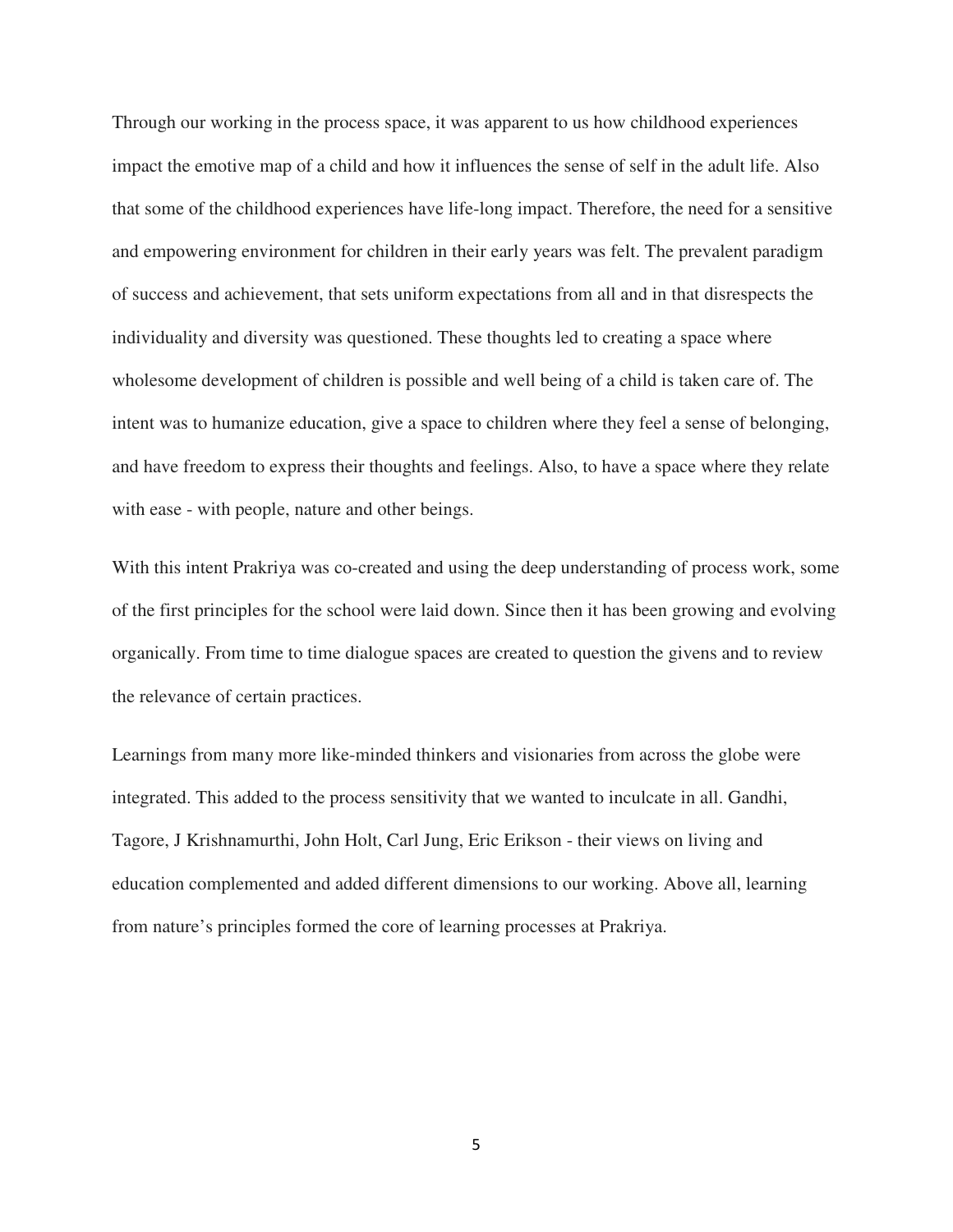# **Repercussions of the Current Education System**

The sole purpose of education today seems to be to get employment. And in the process of achieving this target, it ends up instilling **fear of authority, insecurity,** and **unhealthy competition.** 

In the name of high achievement, pressure and competition is ever increasing; evaluation is becoming harsh and children are put through various coaching classes to perform better and better. Parents too, in their intent for the child to have a 'good life' push them through the rut and rigour. Children who are academically oriented manage to handle the pressure, however at a price. But there are some others who get caught between the education system and the aspirations of parents, often, pay a much higher price. Many of them get scarred in the process of the harsh evaluation and discrimination.

#### **Some startling data to understand the situation –**

- India has one of the world's highest suicide rates for youth aged 15-29.**<sup>4</sup>**
- Every hour one student commits suicide in India.**<sup>5</sup>**
- Young people find it difficult to cope with failure in exams and careers
- 42.5% of corporate employees in India suffer from depression or general anxiety disorder. **<sup>6</sup>**
- 38.5% of corporate employees sleep less than 6 hours a day.
- Students from "happy" families suffer from less depression**<sup>7</sup>** .
- "The popular perception is that failing exams or inability to cope with academics is the primary reason for student suicides. This is rooted in a sense of helplessness or extreme frustration." **8**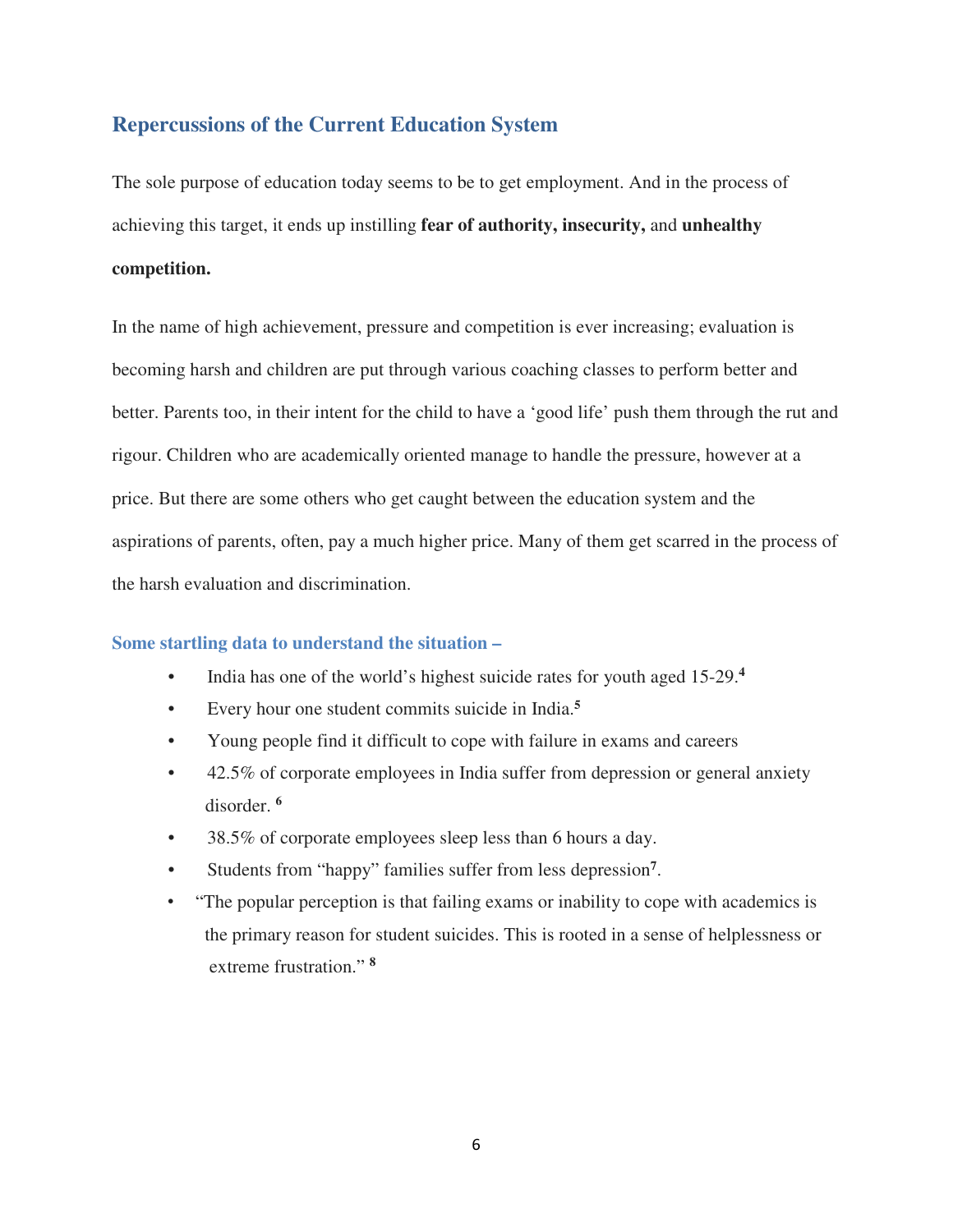# **The Changing Family System**

Shifts in the family system - from **migration** leading to the **reducing size** of the family to **loneliness -**directly or indirectly have impacted children's wholesome development. A **scarcity** of time spent together as well as a perceived and/ or real scarcity of resources has brought in insecurities of various kinds. Very early in the child's life, he/she is sent to school away from home for a large part of the day. The remaining time at home is spent chasing targets created by school. With both parents working in many families, a child does not get enough nonpurposive time to -

- have conversations with people around, ask questions, listen to the stories
- just *be* and discover one's *being*
- be able to listen to one's own voice and be driven by one's own instinct
- foster relationships with people, things and spaces without too much external orchestration
- make sense of the world on one's own terms.

Working with young people gives us an insight into their inner world, which does not seem as perfect and happy as it may appear. We come across youngsters struggling with a **sense of alienation, emotional insecurity, loss of purpose and meaningfulness, lack of inner fulfillment** - all stemming from a low sense of self.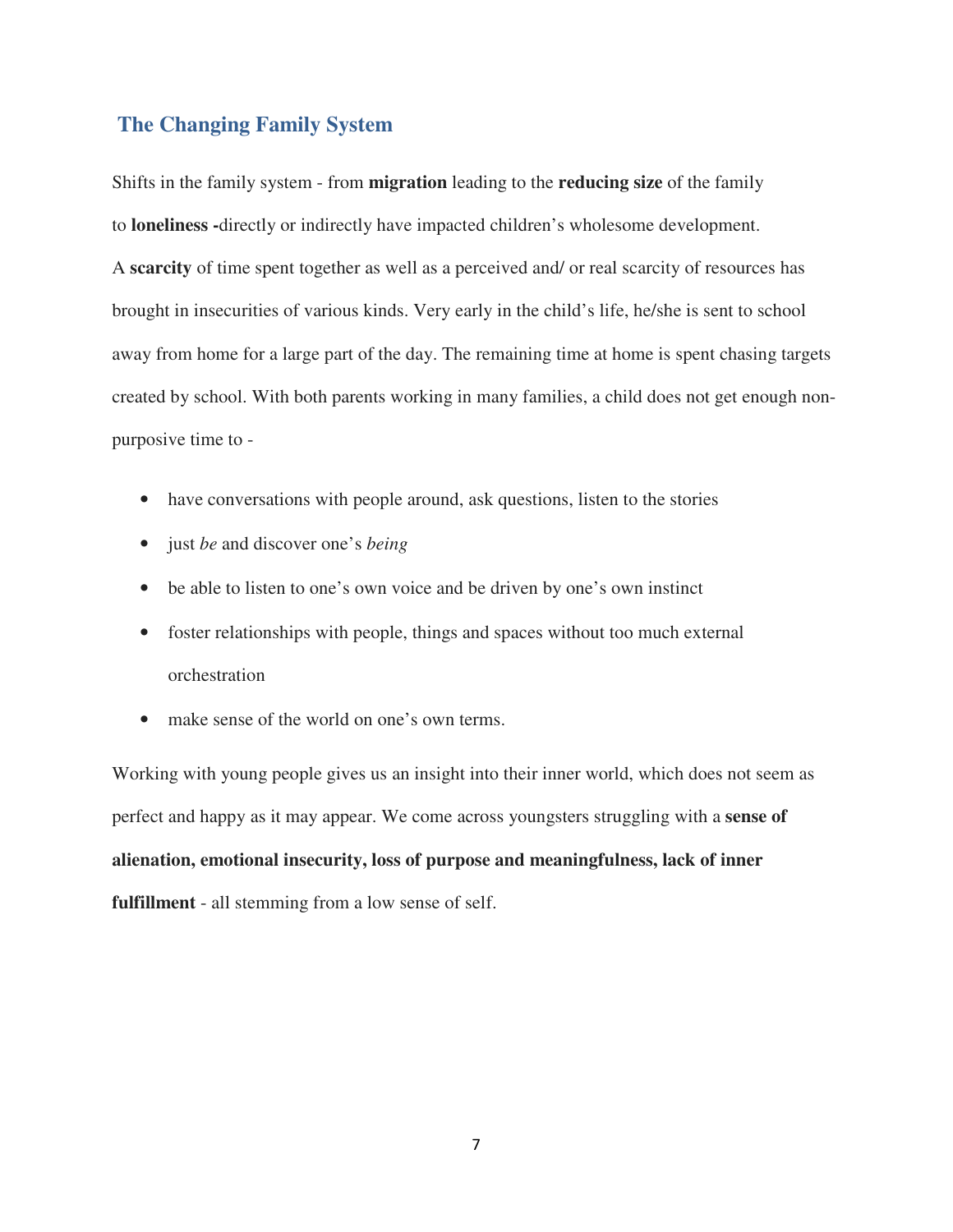## **Role of Process Work in Education**

*"The fundamental need of the self is to relate and express itself to discover the existential wholeness."<sup>9</sup>*

#### **Understanding the Holistic Being**

In an educational space where process work is an integral part, teachers and other adults are sensitized to work with children in wholesome manner, to look beneath the surface and to see the multiple perspectives before making a conclusion. At the same time they are tough and firm when a child needs to break out of a dysfunctional pattern or need to come out of his comfort zone.

Jung's philosophy of whole self makes it simpler and easier to explain holistic development. We use his framework of four aspects of self to describe holistic development. We have adapted it to suit our need.

According to Carl Jung (a Swiss Psycholagist and Psycho Analyst) a human being is inwardly whole, and that most of us have lost touch with important parts of our 'selves'. The goal of life is individuation. If we realize our uniqueness, we can undertake a process of individuation and tap into our true self. Each human being has a specific nature and calling which is uniquely his or her own and that needs to be fulfilled through a union of conscious and unconscious. Self strives for unity, wholeness, and integration.*<sup>10</sup>*

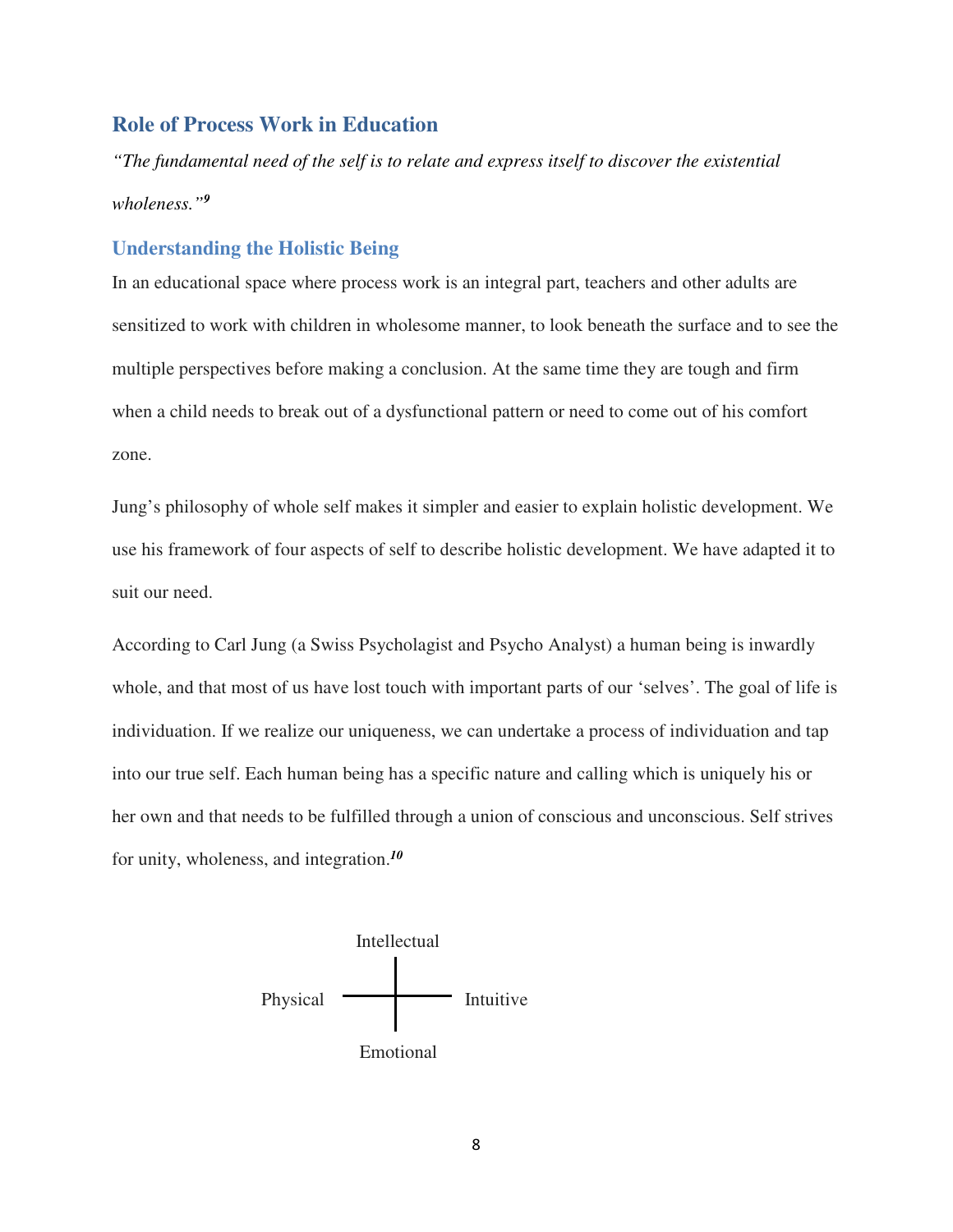In most formal school system the stress is on intellectual and physical development. There may be a few exceptions where some teacher may provide emotional support to children. The school system is not considered a place for emotional expression or psychic intuitive development. Children in today's time miss out on the development of these two aspects that lead to perspective building and fostering of wisdom.

#### **Bridging the Gap**

A lot of times people miss making connection between the behaviour of a child and her need for emotional and psychological security. The child is often labeled as lazy, bully, difficult, distracted, disruptive etc. What we miss out is to see the context of the child and understand what actually the child is seeking through this behavior. Or what are the gaps that she is trying to fill by doing certain things that may not be approved by others around.

Process work sensitivity helps in bridging this gap and enabling adults to understand a child's world better. An adult, instead of dismissing a child or labeling her, takes the responsibility of getting to the source of the behavior, handles her with sensitivity, gives her the nurturance and reassurance that she may need. Quite often, children respond beautifully just to an unconditional acceptance.

## **Humanising Education**

Mainstream education is becoming increasingly mechanized and there is a need to bring in the heart and soul to the body. There is a need to humanize education and for that one needs to review the relevance of the following –

- The objective of education
- The content of the curriculum
- Physical and psychological structures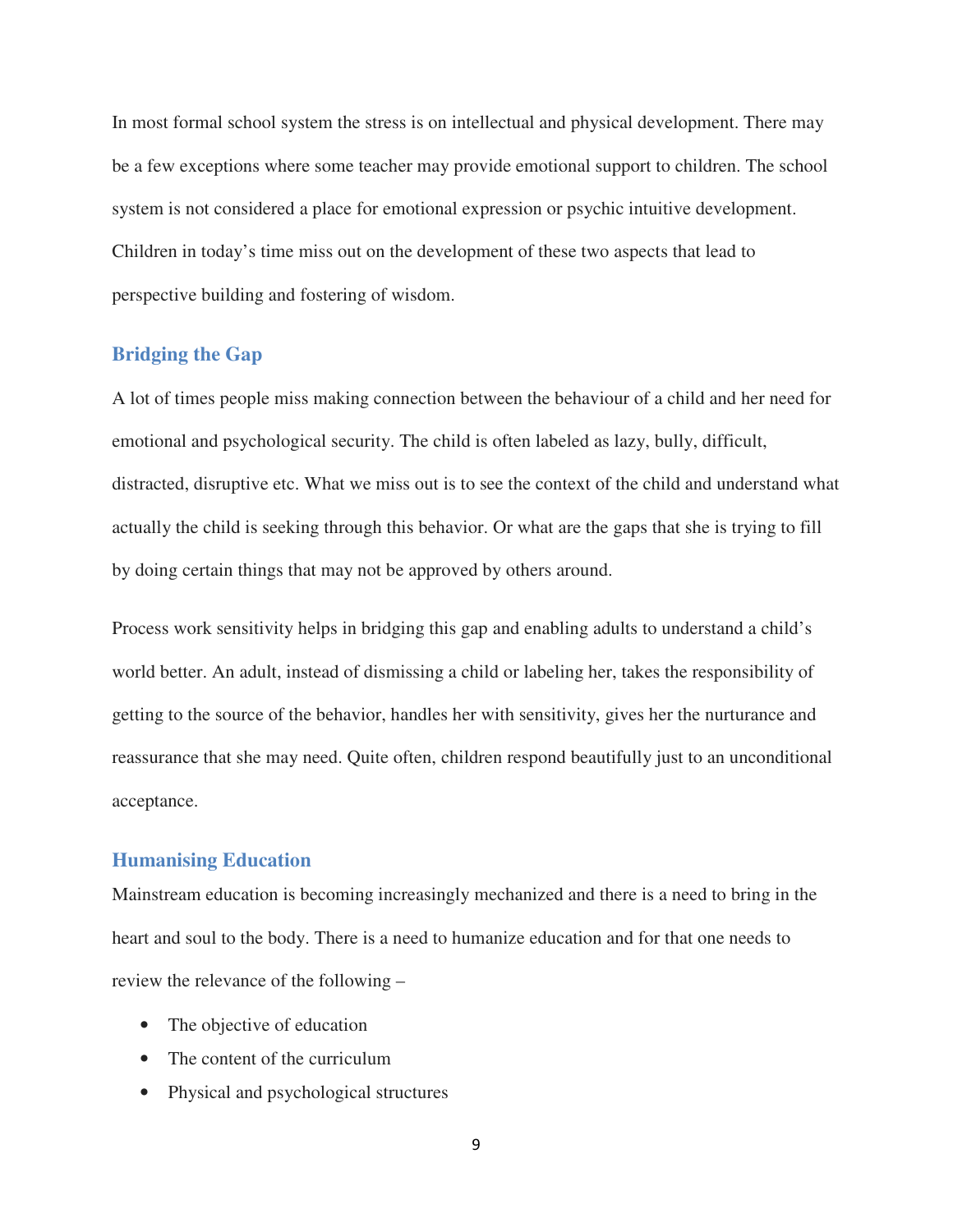To look at these objectively one needs to break out of the comfort zone of working with what is familiar; to be in touch with feelings and to channelise those feelings towards positive action. This requires deep level of working with self and understanding our role as a parent, as a teacher and as a thinking-feeling human being. School is a space that brings a community of adults – parents, teachers, role holders and others – together to invest in the development of a child and for the well being of all involved. In our experience Process Work has been an enabling factor in achieving this.

#### **Meaning Making**

Process work, as we understand, is man's eternal search for meaning. It is a way of life that provides a realistic and practical framework to enable individuals to make conscious action choices. This is also what we see as the larger purpose of education.

#### **Navigating the Inner and Outer Worlds**

Human beings tend to ride two worlds - the outer world and the inner world. Our education, upbringing and learning mostly help us to navigate the outside world. The inner world remains largely un-touched and a mystery. Ironically, what happens in the inside world strongly impacts the action choices and relationships in the outside world. When the inner world is in balance one brings joy and stability in the outer world and when the inner world is in conflict one projects the same in the outer context. Process Work provides us with the wherewithal to understand our inner world. This helps synchronise the inner world and the outside world, which then can lead to a sense of well being for the individual.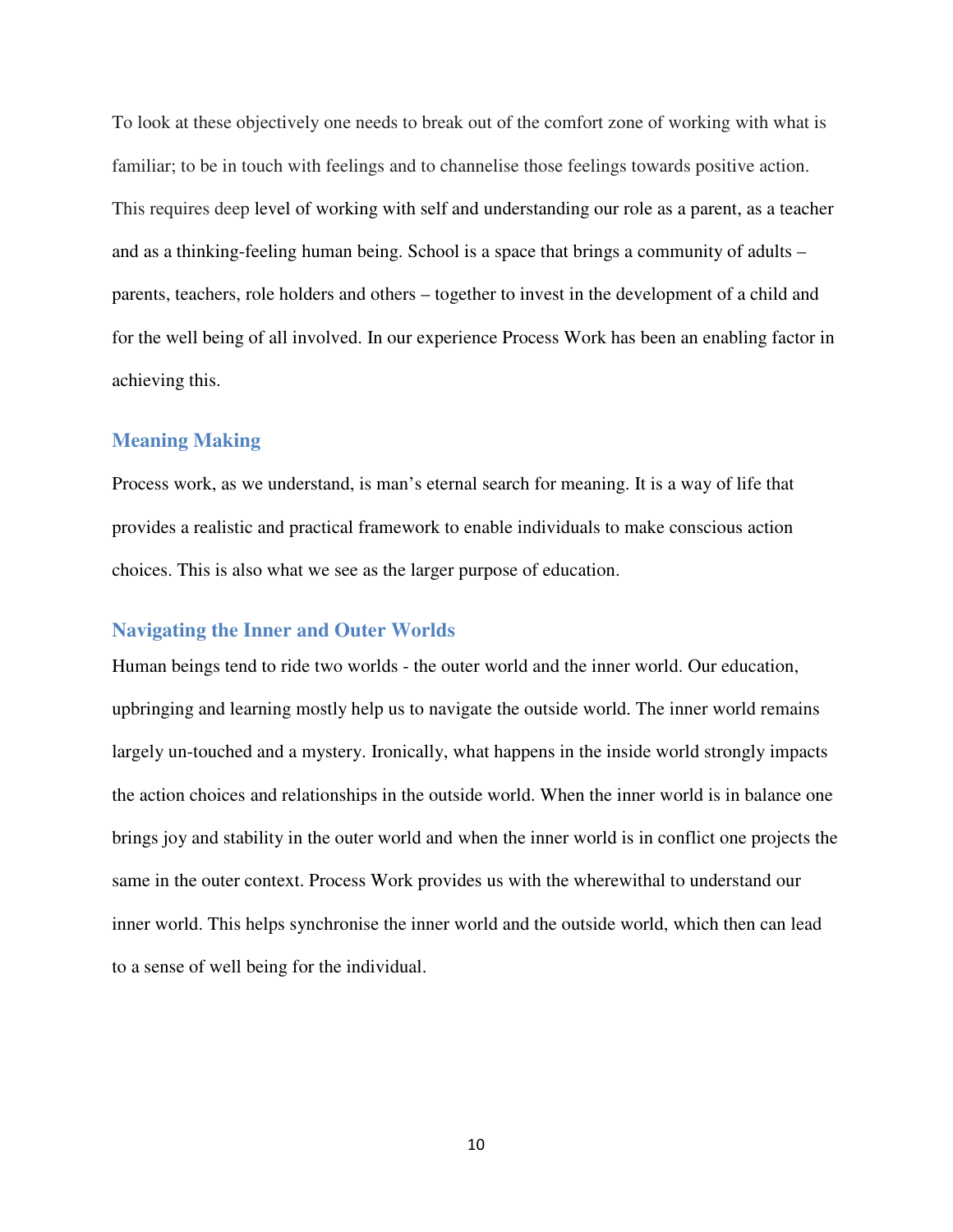# **Processes and Practices** – Integrating Process Work in Education

*Reading and writing develop knowledge, conversations foster wisdom.*

Prakriya derives its core principles from the panchamahabhootas – Prithvi, Jal, Agni, Vayu, Aakash. The principles of diversity, flow, energy, relatedness and infiniteness embedded in the five elements are lived out by ensuring that each of the processes embodies all these principles.

 To enable the philosophy of the school to be lived out on a day-to-day basis, certain processes and practices are put in place. These are adhered to in a cyclic manner year after year. Following is a broad list of some of those.

| S. No          | Processes                                              | Focus                                                                                            | Practices                                                                                                          | For whom                     |
|----------------|--------------------------------------------------------|--------------------------------------------------------------------------------------------------|--------------------------------------------------------------------------------------------------------------------|------------------------------|
| 1.             | Admission                                              | Partnering in the child's<br>growth - Ensuring that<br>parents are with the<br>school philosophy | Meeting with parents at multiple<br>levels, spending a day in school                                               | parents                      |
| 2.             | Engaging and<br>interacting with<br>parents            | Joining in the child's<br>learning                                                               | PTM twice a year, need based<br>meetings, workshops on parenting                                                   | parents                      |
| 3.             | School<br>Programmes                                   | Holistic development                                                                             | Academics, sports, art & craft,<br>Gardening, Field trips, Annual<br>functions, Real time Projects,<br>Circle time | Children                     |
| 4.             | <b>Teacher Selection</b>                               | Sensitivity, learning-<br>unlearning processes                                                   | Written application, interview,<br>demo, observation in class                                                      | Teachers                     |
| 5              | Familiarising with<br>school philosophy<br>and culture | Co holding the<br>philosophy of the school                                                       | Induction, orientation,<br>Institutional meeting                                                                   | Teachers                     |
| 6.             | Review and<br>feedback                                 | Investing in teachers for<br>personal and professional<br>development                            | Workshops through the year,<br>mentoring, feedback twice a year,<br>retreat                                        | Teachers and<br>role holders |
| $\overline{7}$ | <b>Institutional meets</b>                             | Co-holding $&$ co owning<br>institution                                                          | 3 day meets at the beginning and<br>the end of the year.                                                           | teachers                     |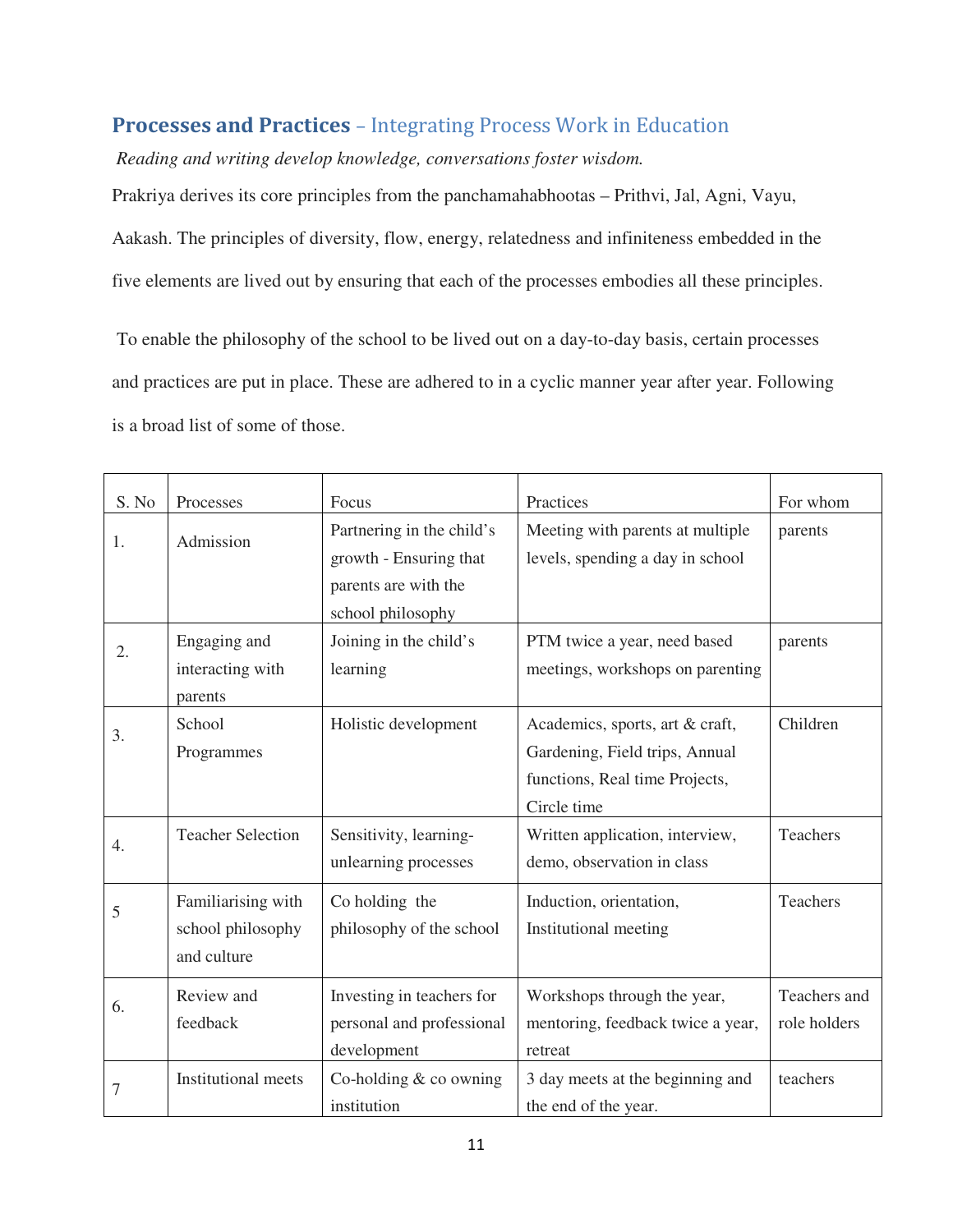#### **Below is a mention of some of these in detail:**

- a. with children
- b. with teachers
- c. with parents

## **a. Processes and Practices in Working with Children**

#### **Conducive Learning Environment**

A space that is non judgmental, accepts children as they are, respects diversity, does not evaluate a child based only on his/ her academic performance – when children are given such an environment where they feel belonged, do not feel lesser than the others, they generally grow and mature feeling whole. Their sense of self remains intact when children are given a space to express themselves without the fear of being judged or humiliated.

**Physical Space**. Children, growing up in urban areas are losing touch with nature leading to Nature Deficit Disorder**<sup>11</sup>**. Increasing number of cases of depression in young people is also linked to this fact. Being in nature also helps children to be more observant and learn from real things rather than learning from text books alone. Being outdoors in natural environment helps in expanding their horizon.

Prakriya campus has over 108 species of trees, medicinal garden, scared grove etc. Children learn to coexist with other beings such as frogs, bugs, insects, bees, cats and snakes.

#### **Gardening, Pottery and Nature Walk**

Nature has a great healing power. Children learn to connect with soil and nature during the gardening or pottery sessions. Ravi Mantha in his book 'All About Bacteria'12 writes about a non pathogenic bacteria Mycobacterium vaccae that is found in soil, cow dung and other organic matter. When this bacteria comes in contact with the human body, it helps release serotonin in the brain. Serotonin helps to uplift mood and spirit. Research has been done to show that serotonin acts as an antidepressant.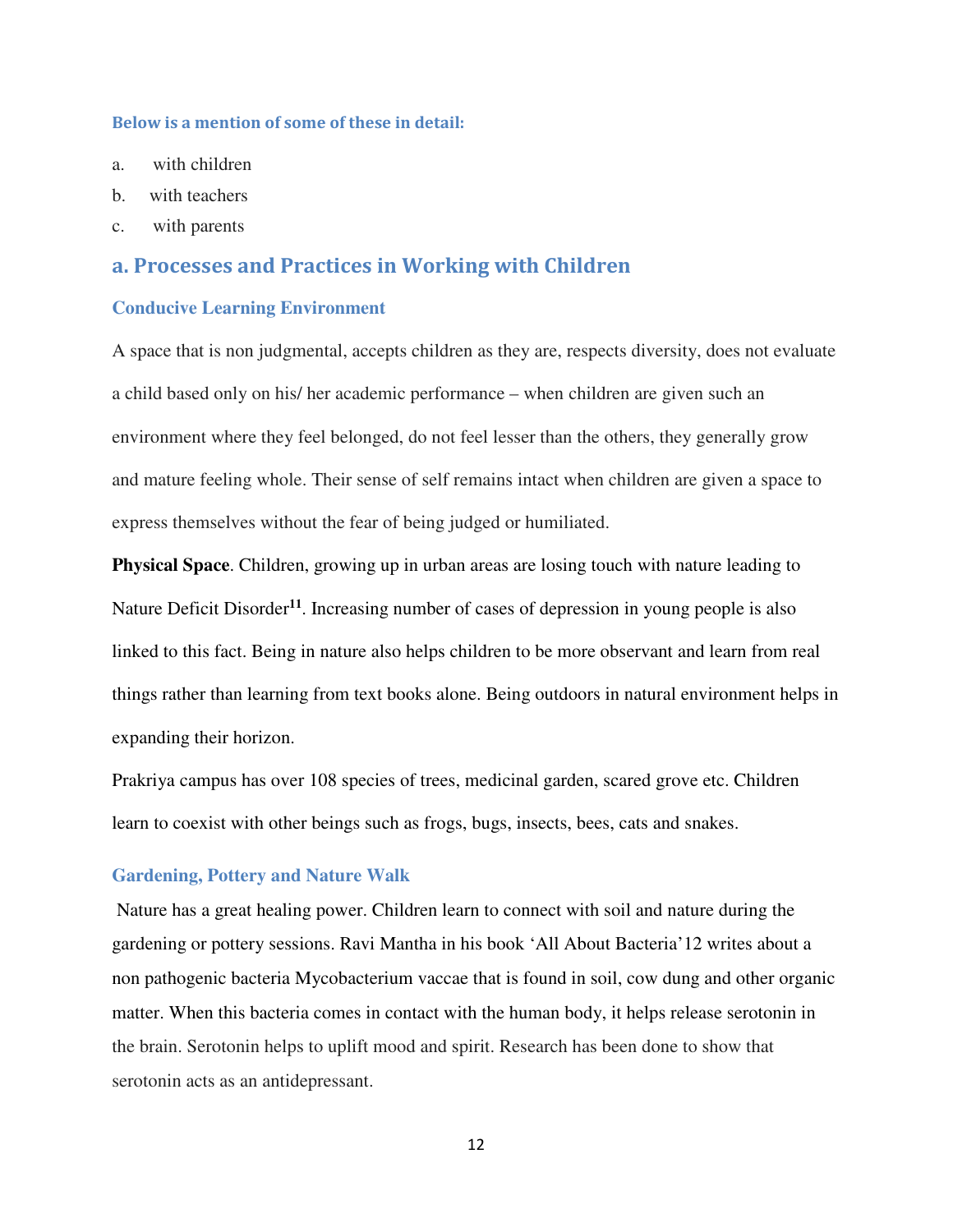We have seen children and adults feeling relaxed and happy after a gardening or pottery session. It reduces stress and brings positivity along with the joy of creating something or watching a seed that you have sown grow into a plant.

*Gardening and working with hands by itself provides multiple perspectives. A teacher needs to have the ability to see the part and the whole and make connections between the underlying links. Make the invisible, visible to the child. Teachers who have gone through process work understand the meaning making processes better*.

#### **Small Class Room Size**

When the number of children in a class is kept low, a teacher is able to understand and relate with each child. She has the time and energy to invest in each one of them. She is also in a better position to build rapport with a child and help her in the moments of difficulty. This leads to a relationship of trust.

## **Circle Time**

Circle time is a space where children bring issues and ideas to talk about. The objective is that, for children, a habit of circle time is inculcated from very early in life – a habit of respecting diversity, of taking into account different perspectives, to be in touch with the other's reality and also looking at one's own role in the larger scheme of things. Circle time can be used for

**Non-purposive interaction** – At the reopening of school or when some children want to share happy or sad moments. For example – birth of a sibling, parent returning after a long tour, pets, birthday celebrations, etc. or departures, death, separation, divorce at home.

**Emerging themes** – Current happenings in the campus or the city, news, etc. For example, no medals for sports day, no junk food, Nirbhaya case.

**Conflict resolution** – bully in the class, a fight between two children, etc

**Discussion** – issue of incontinence in a child in class, a child with learning difficulty, brainstorm ideas for real time project.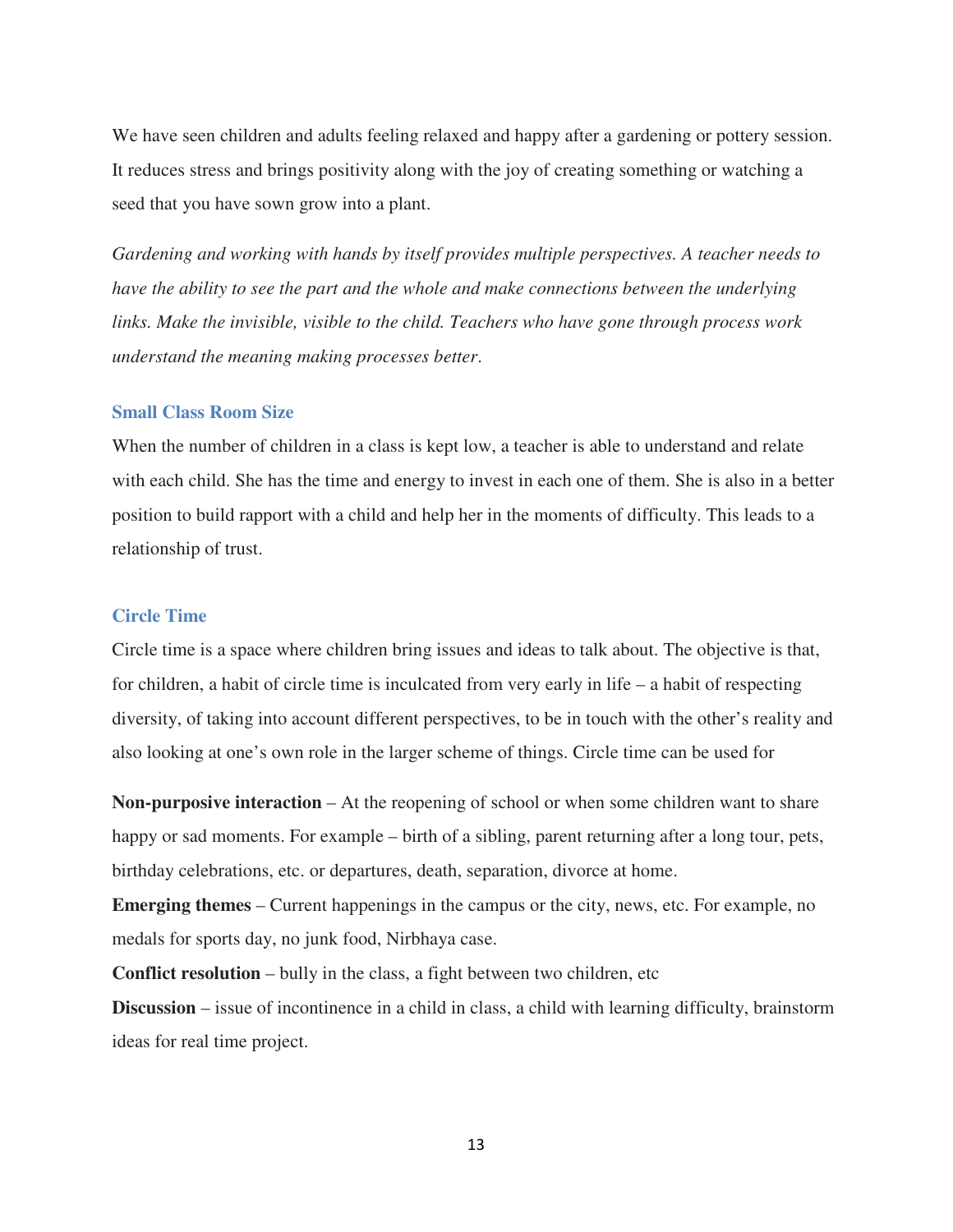Circle time is generally anchored by a student and each one is given a space to share their viewpoints. Feelings are given importance over the data. (Some examples given in annexure 1)

*A teacher, in the role of a facilitator, should be able to respect and have faith in the innate wisdom of the child. Also should be able to let go of the control and allow children to take charge and make decisions. At the same time needs to be ready to handle what emerges and intervene if required. This is possible if a teacher is secure within and does not feel threatened. Also, it requires a teacher to empathise and be able to see beneath the facts and data and not jump to quick conclusions. In our experience a teacher who has worked at self-level is better equipped to handle such situations.* 

#### **Feedback to Children**

Children are much more than their marks or grades. They need not be evaluated or labeled "good student' or 'bad student' based on their academic performance alone. However, we believe that a feedback is essential for a child to know his strengths and areas of growth.

At Prakriya, younger children do not get a mark sheet and older children get a marks report but without any rank in class etc. What is more important is at the end of the year a letter is written to each child. In the letter teachers try to capture the essential spirit and unique gifts of a child. Letter talks about a child's patterns, attitude and dispositions as observed by teachers; it is a teacher's experience of a child. The letter also talks about the shifts that the child may have made from the earlier years. It also reflects on some of the areas that the child may need to work on. The writing of the letter is a very significant activity at Prakriya as the effort is to be non judgmental, non labeling and sensitive as well as honest.

Children and their parents love to read these letters. For the graduating students, this is the most precious gift that they carry and most of them preserve it for a long time. *(2 sample letters are attached as annexure 2 & 3)*

*This process requires for a teacher to accept an individual as a person beyond all benchmarks. This significant process is possible only if a teacher has accepted diversity and incompleteness within. In order to be non-judgmental and non labeling a teacher needs to work with the judge*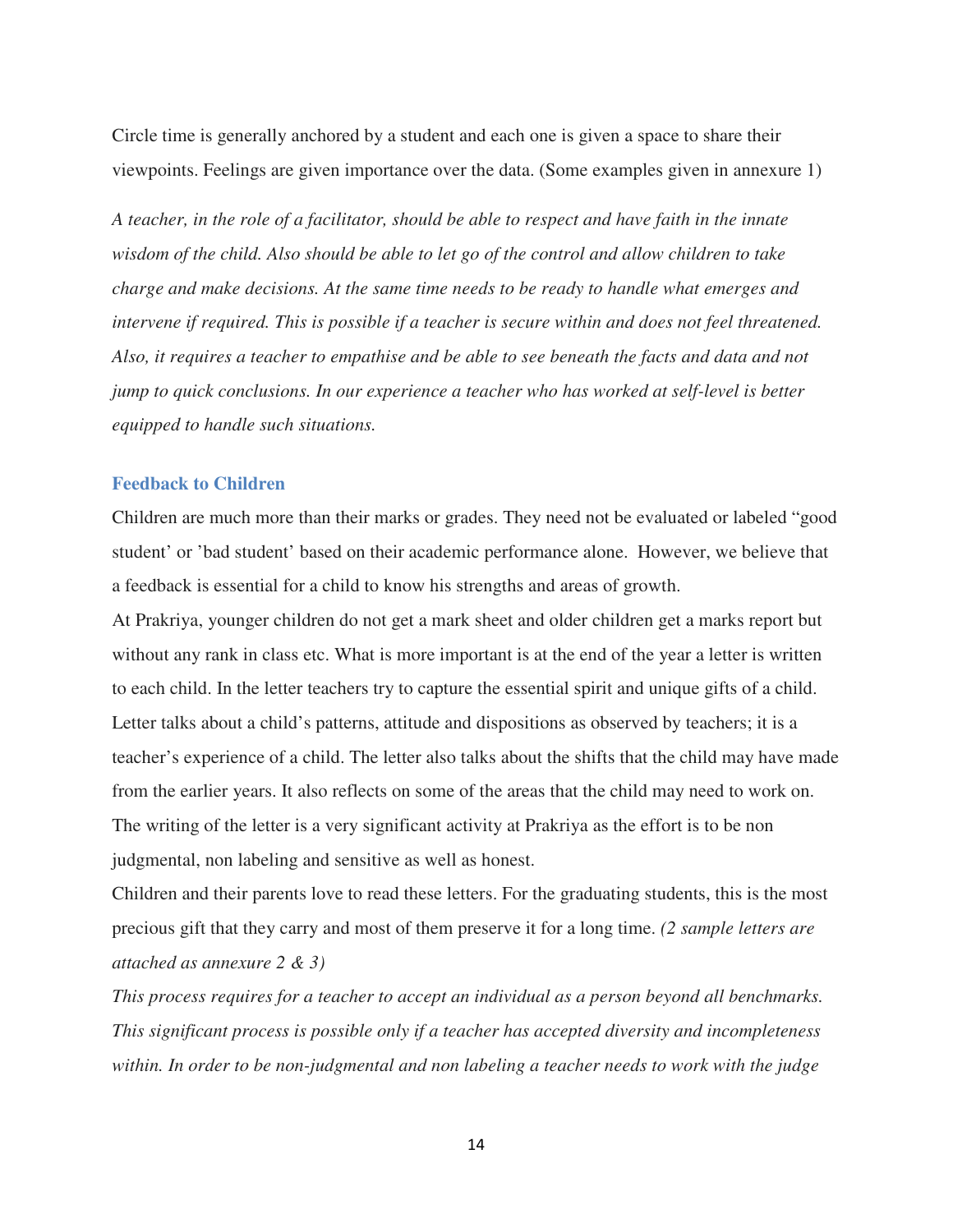*and evaluator within and accept and value multiple facets and shades – good, bad, ugly within herself/himself.* 

#### **Sports Programme**

At Prakriya Sports Day is held a little differently. Being a school that does not believe in competition there was a need to maintain the energy, enthusiasm and joy of playing a sport without bringing in competition. Prakriya motto for sports day is "Shram, Shraddha, Shakti, Santrupti". Children are encouraged to enjoy the game and give their best rather than trying to defeat the other. Very often, on a sports day we see the top two contenders in an event giving tips to each other on how to jump higher or longer or throw the shot put farther without bothering that if the other gets it right, he/she would be the winner. It has now become a tradition for class 10 students to run the last race of 200 mts where each one stops just before the finish line and waits for everyone to catch up, they hold hands and cross the finish line together. The entire school waits to watch this moment.

*It is a challenge for teachers to come out of their comfort zone of working with familiar and try new and innovative ways of playing sport which is as enjoyable without the single goal of victory and medals. A teacher needs to bring a balance between target and process focus.* 

#### **Mixed Age Group**

The nursery and primary school children spend their day in mixed groups. The premise being that in a natural setting, all humans interact in mixed age groups rather than same age groups. Each child moves as per his/ her own pace of learning. This space runs more on collaboration rather than competition or outdoing each other. Here they learn from each other more than only from the teacher. The older children take charge automatically. There is space and scope for some younger children to work at a much higher level, if they wish to. Differing abilities get more inclusion and space as per their pace here.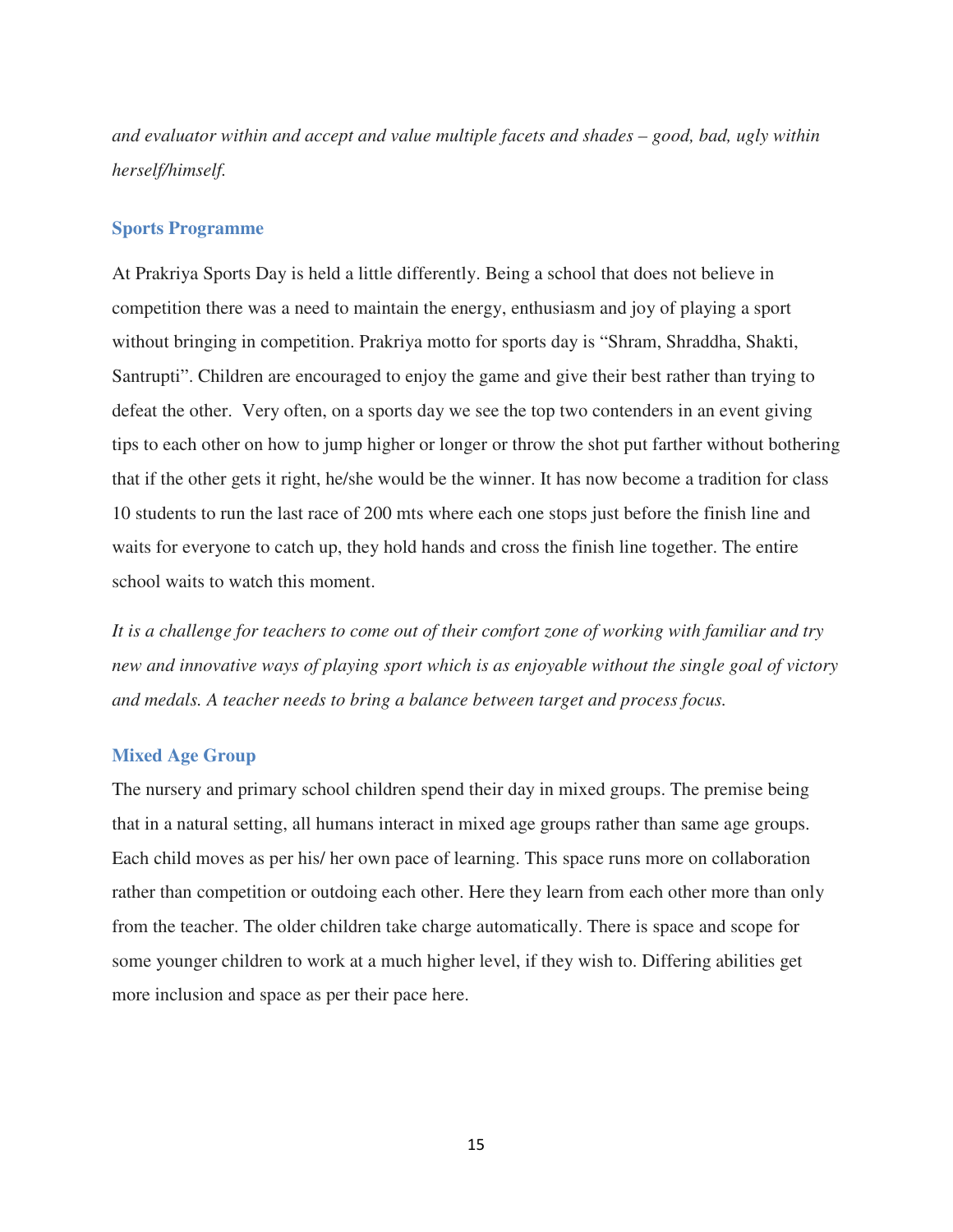# **b. Processes and Practices in Working with Teachers**

#### **Sensitising Teachers**

It is also important for a teacher to connect with children, to create a space of trust, to understand the needs of a child. A teacher needs to be firm and gentle at the same time; to give that optimum pressure to a child so that she is able to give her best without feeling burdened. Many of these qualities are not the ones that you can learn in a workshop. They require working with self. Only when we know ourselves deeply as individuals are we able to understand and invest in the child in the manner that we ought to.

 Prakriya offers a five-day Retreat every year to all the teachers where they engage in a selfexploratory work. 'Retreat' helps in visiting and revisiting the process space collectively. It entails investing in self while investing in others, understanding one's own patterns and beliefs and learning to take onus and initiative for growth. The Retreat helps teachers to understand each other personally and as a consequence helps in a deeper and a stronger alignment to the ethos of the institution.

#### **Feedback System for Teachers**

Soul of the feedback is investing in the personal and professional growth of an individual. Focus of the feedback is to highlight one's strengths and allow working with the dysfunctional patterns. These meetings have the process elements of creating non-judgmental, non- threatening spaces based on trust and respect.

Giving and receiving feedback requires maturity to understand that the soul of feedback is to invest in each others' growth and not to criticize and also to know that it is important to express and state with honesty what one is feeling and thinking to clear out assumptions and maintain the hygiene of the work environment.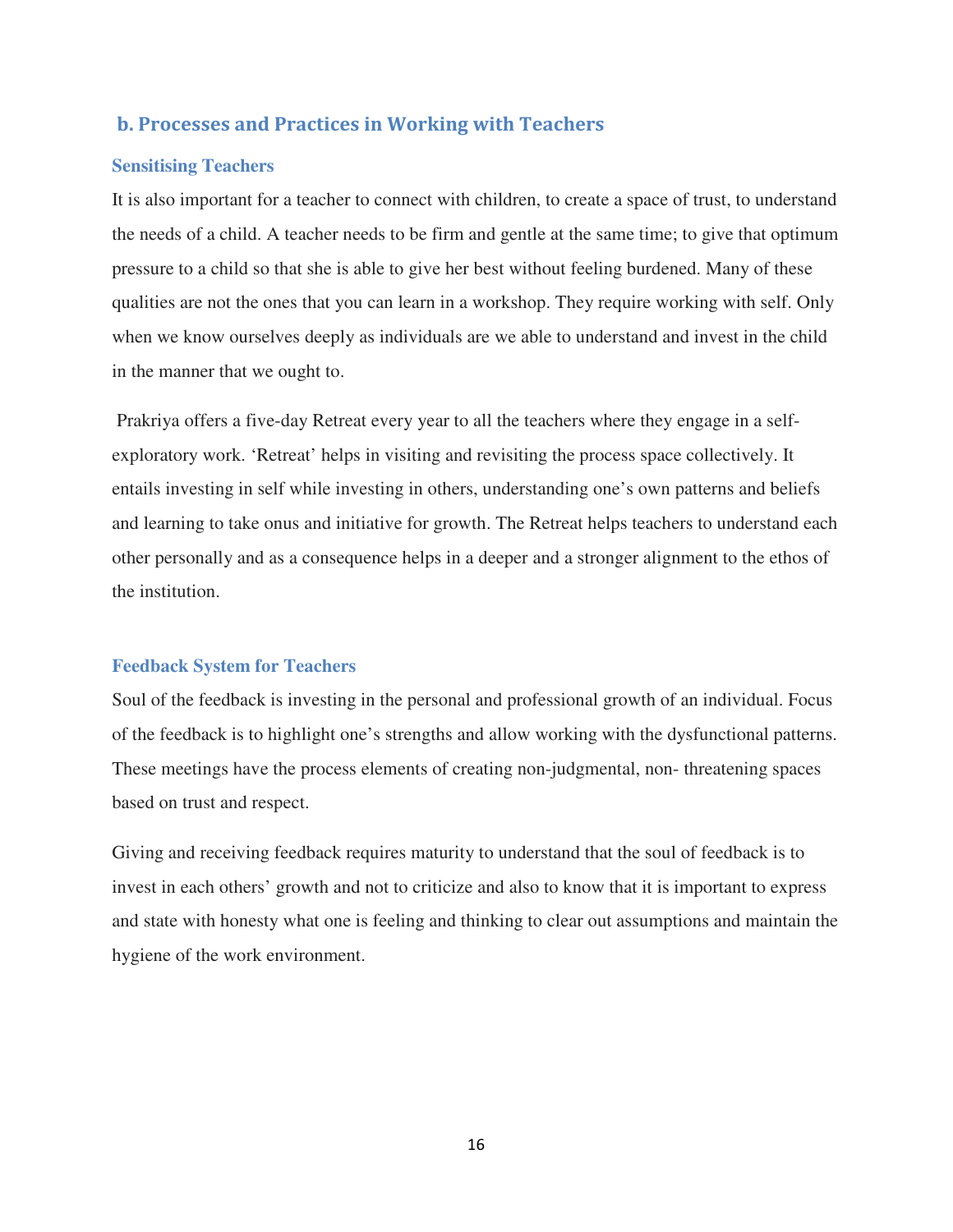#### **Mentoring**

Mentors handhold with teachers and work with issues wherever the mentee feels stuck. As the daily schedules are quite packed, mentor meetings allow for some time to reflect, review the issue at hand and work at the self-level. Mentoring also helps in culture-building processes and in ensuring that the philosophy of the institution is being lived out and getting transferred to the next generation.

It is important that a mentor creates a space of trust with the mentee, identifies patterns and helps the mentee find the source of it. Also, this helps the mentee to understand the consequences of her/his behavior. All the mentors are teachers who have been through many years of self level work and are able to facilitate this process.

#### **Workshops**

Some workshops directly cater to the human element and group dynamics while the academic and skill-based workshops are designed in a manner that process sensitivity is ingrained in them. These workshops start during induction and continue at regular intervals through-out the year. Given below is a list of workshops along with the objective of each. In each of these workshops the effort is to make the link between the philosophy and a practice evident to teachers.

#### **List of Workshops for Teachers**

**Multiple Intelligence –** Theory of Multiple Intelligence by Howard Gardner is explained to teachers to help them accept and respect diversity in children and not to judge children who may not be high on Verbal Linguistic or Math Logic.

**Learning Styles –** To understand the three learning styles – Visual, Auditory and Kinesthetic and plan the lessons such that all the three can be addressed.

**Discover Your Strengths –** Again to understand the diversity principle and provide opportunities for children to enhance their natural strengths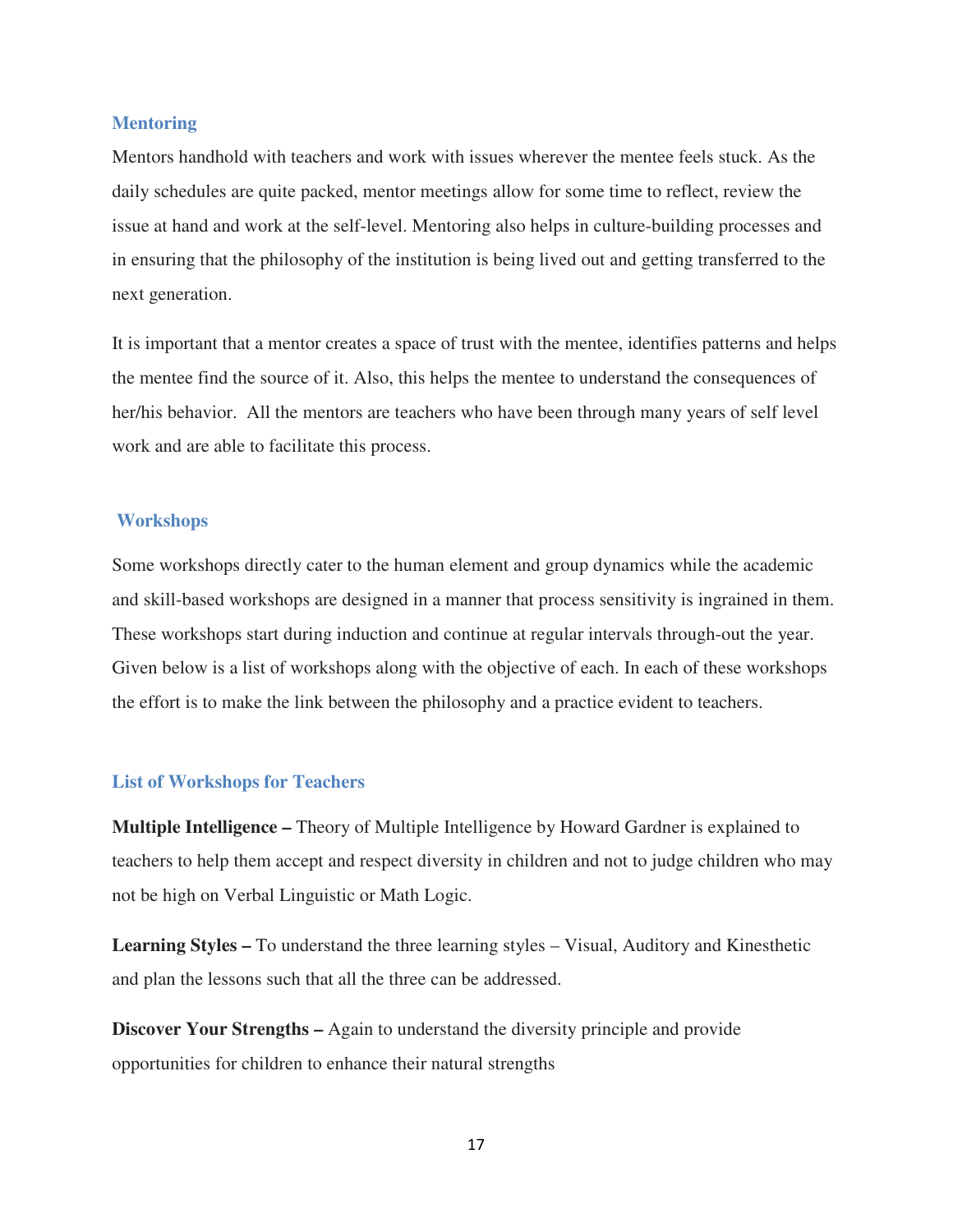**Circle Time –** Understand the finer nuances of holding the Circle Time. Importantly, how to let children take the lead and offer perspective rather than being prescriptive.

**Writing Feedback Letter –** To be able to observe a child closer to the his/her true nature without being biased by one's own values and beliefs. To write a letter, that is honest and encouraging and captures the essence of the person beyond the academics. Also, to be aware of one's own filter and lenses while being with children.

**Active Learning Methodology –** ALM is a methodology where children take the onus of their learning. Teacher facilitates the process and just provides the triggers for learning.

**Thematic Learning Classes –** Theme based learning helps a child in learning by associating and going from familiar to unfamiliar.

**Natural Learning –** At young age children learn by imitation. So when a teacher is teaching, they learn how to teach. When a teacher learns along with them, they learn how to learn.

Natural Learning providing an environment to children, specially the younger ones where they learn in a complete unstructured manner, without any lesson plan or curriculum. Children enjoy learning by being in nature, observing the surrounding, wondering, questioning and making connections.

**Emergent Curriculum –** In a natural learning environment, where there is no pre-planning done, curriculum is emergent and based on children's observation and questions. A teacher explores along with children.

**Mixed Age Group Learning –** For teacher to able to work with multiple age groups, handle the dynamics of the class and design learning sessions accordingly.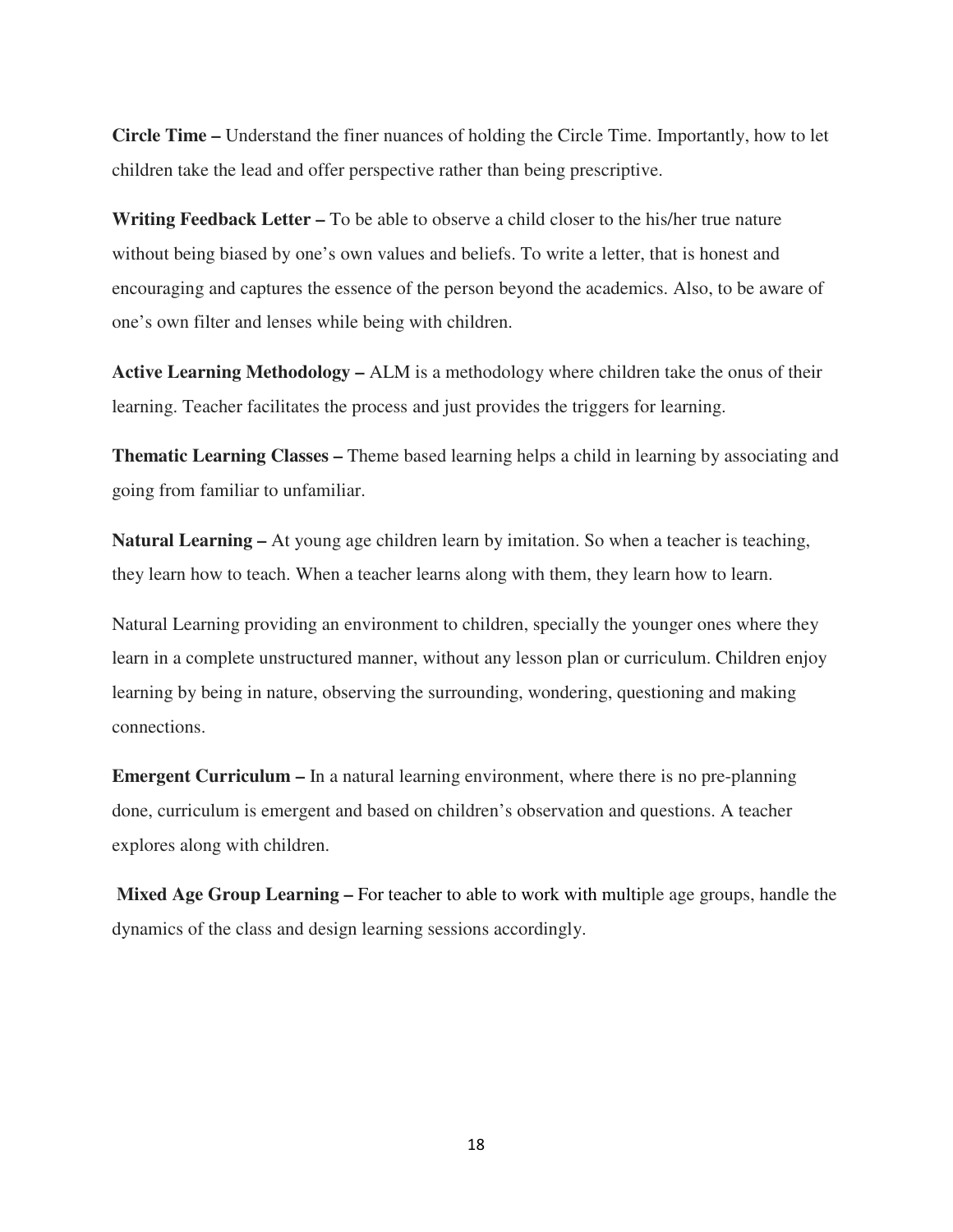#### **c. Processes and Practices in Working with Parents**

#### **Meetings and Workshops**

It is encouraged that parents journey with the school and come for meetings and workshops that the school offers. The endeavor in these meetings is to touch upon and sensitise parents in looking at a holistic growing up of the child. These meetings are also essential from the point of view of both being on the same page. It is important that a child does not receive conflicting messages at home and in school leading to confusion and doubt in his mind.

Workshops for parents are offered on issues that emerge and we feel the need to address as a collective. Through such workshops we try to establish connections between success, fulfillment, societal benchmarks, finding one's inner calling, respecting the individual, etc.

# **Challenges of Integrating Process Work in Education**

Over the years we have learnt a lot by facing emerging realities, looking at different ways of working around issues and moving on. As much as the possibilities would energise us, there would be challenges that would be draining and disheartening at one level but also providing opportunity for additions and moving out of complacency at another level.

Given below are some of the challenges that we have faced along the way – with children, teachers and parents.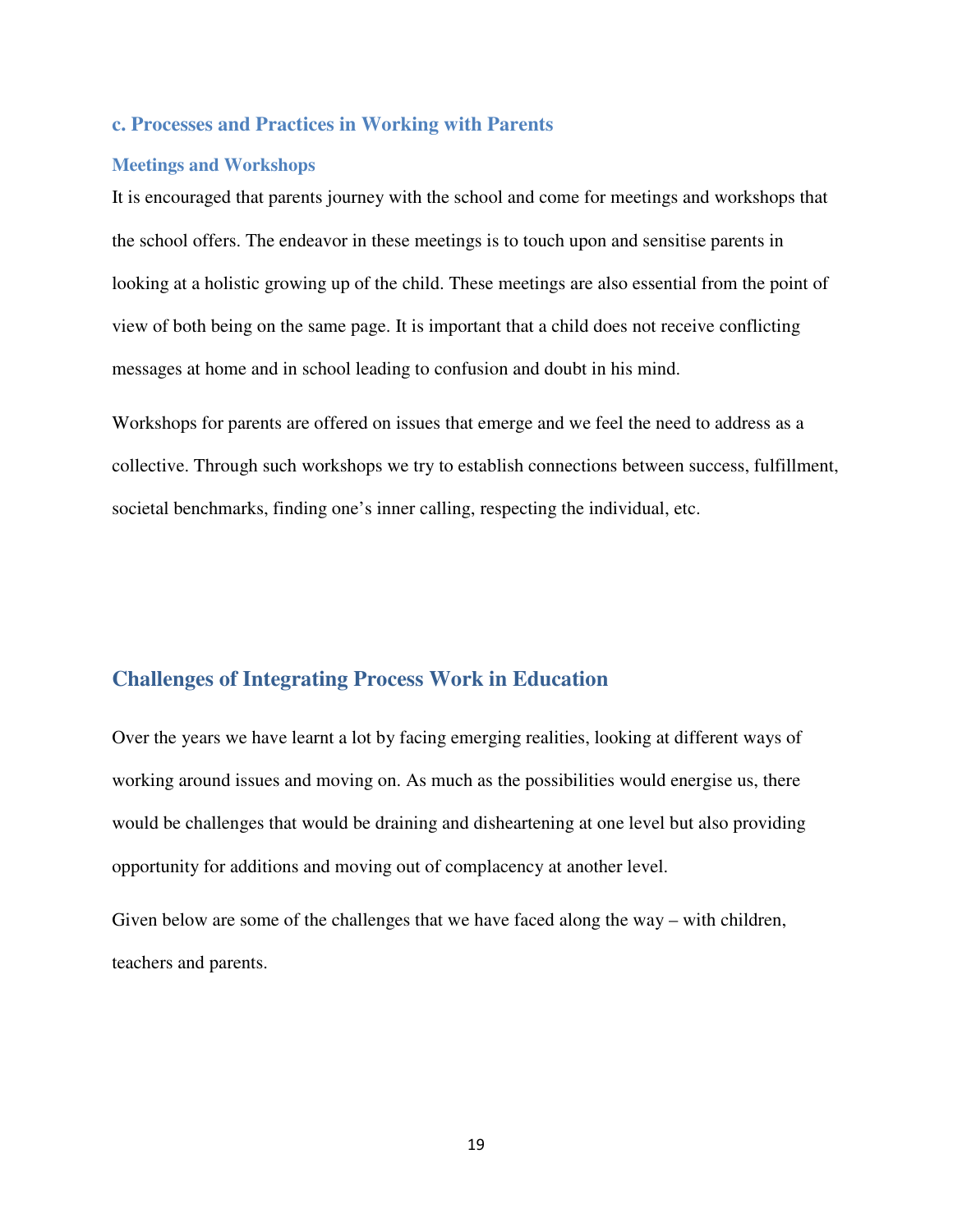#### **With Children**

Growing up in a free environment with a sound sense of self, children feel very free and empowered. There are chances that they easily lose touch with a sense of **boundary**. There have been instances where boundaries have been broken and the fine line between expression and impertinence has been crossed; where freedom has led to disrespect of an adult be it a teacher or a staff member.

Adolescence being a stage where **autonomy** sets in, resisting outside control brings in authority issues.

Creating spaces that are non-threatening; spaces to delve into the inner world - demand more time. We face **shortage of time** in balancing these with fulfilling the important requirements of the ICSE Board.

#### **With Teachers**

On-boarding teachers with **process sensitivity** is the biggest challenge. This being a pre-requisite for joining the school, we find very few individuals who are willing to delve deeper.

With many practices requiring process sensitivity, it becomes imperative that the teacher has a deeper understanding of it. At the same time process work being a self paced journey, each one can be at a **different level**. At times an inexperienced teacher may find it difficult to handle a delicate situation.

We come across teachers, who, after experiencing a process lab feel that it does not sit with their belief system and they have **other ways of working** with self. Some teachers find the selfexploration **threatening**, while some other teachers reach a point where they cannot go further in this ongoing journey.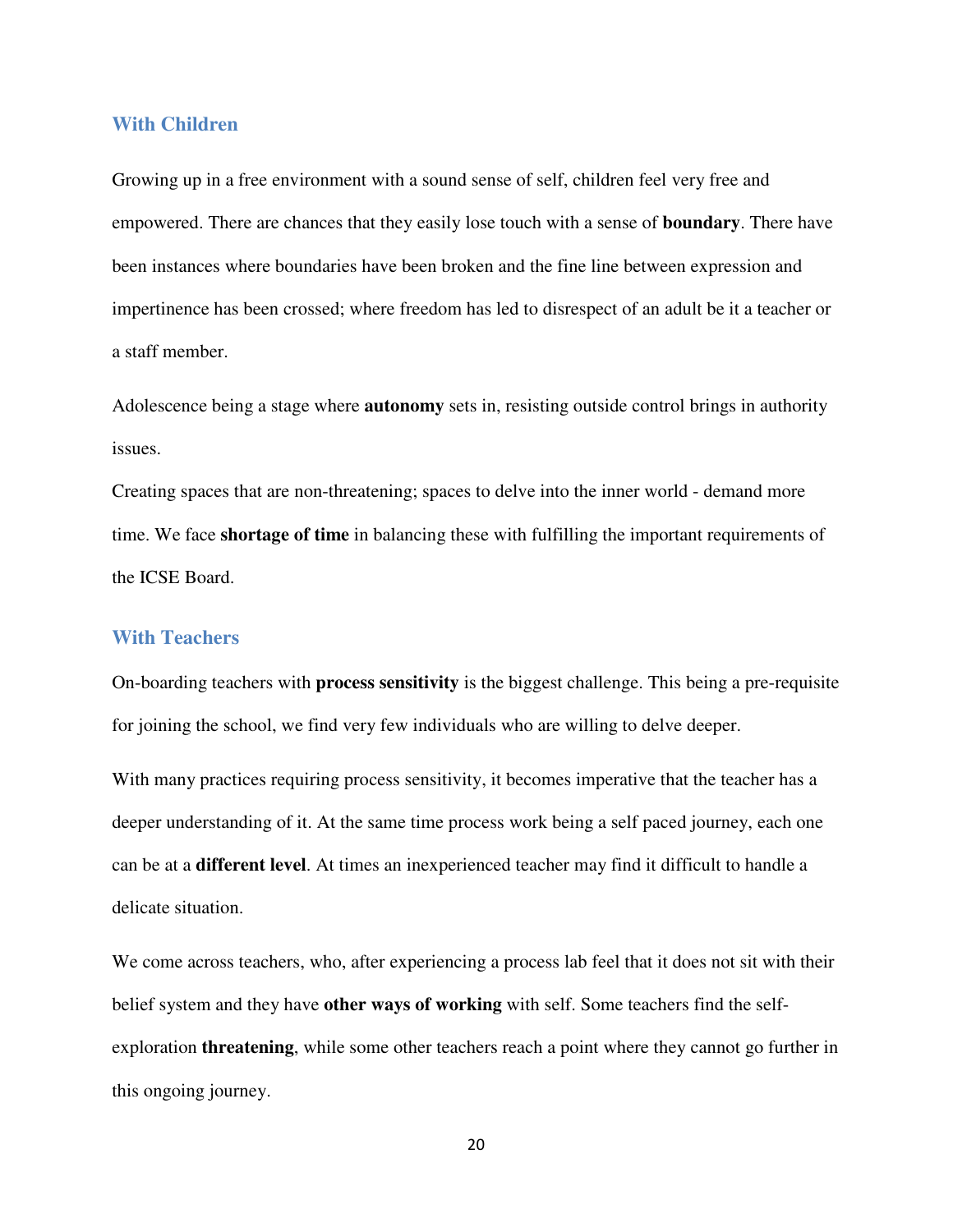The teaching community being dominated by women and also the majority coming with a **limited world-view** find it difficult to open up, deep dive into the emotive world and work with themselves. Because of personal **inhibitions**, they also find it difficult to work with issues like sexuality, abuse, etc. We struggle with many of them to tread a path that is unknown and ambiguous.

#### **With Parents**

We have come across some parents who consider the school as a transactional space and want **deliverables** in terms of performance of the child. We have faced resistance from them when asked to understand the grain of the child.

Quite often their **denial** in accepting their child's dysfunctional propensities comes in the way of working with the child.

When parents are too **enmeshed** with the child they are not able to see things in the right perspective. It requires several meetings and a lot of effort for the school to help them understand the situation and to get them to cooperate with school in working with the child.

 We have faced challenges if there are **differences between both the parents** of the child or if one of them is non co-operative in this journey. We have seen that if the parents are unwilling to work with themselves, their insecurities and fears get transferred to their children.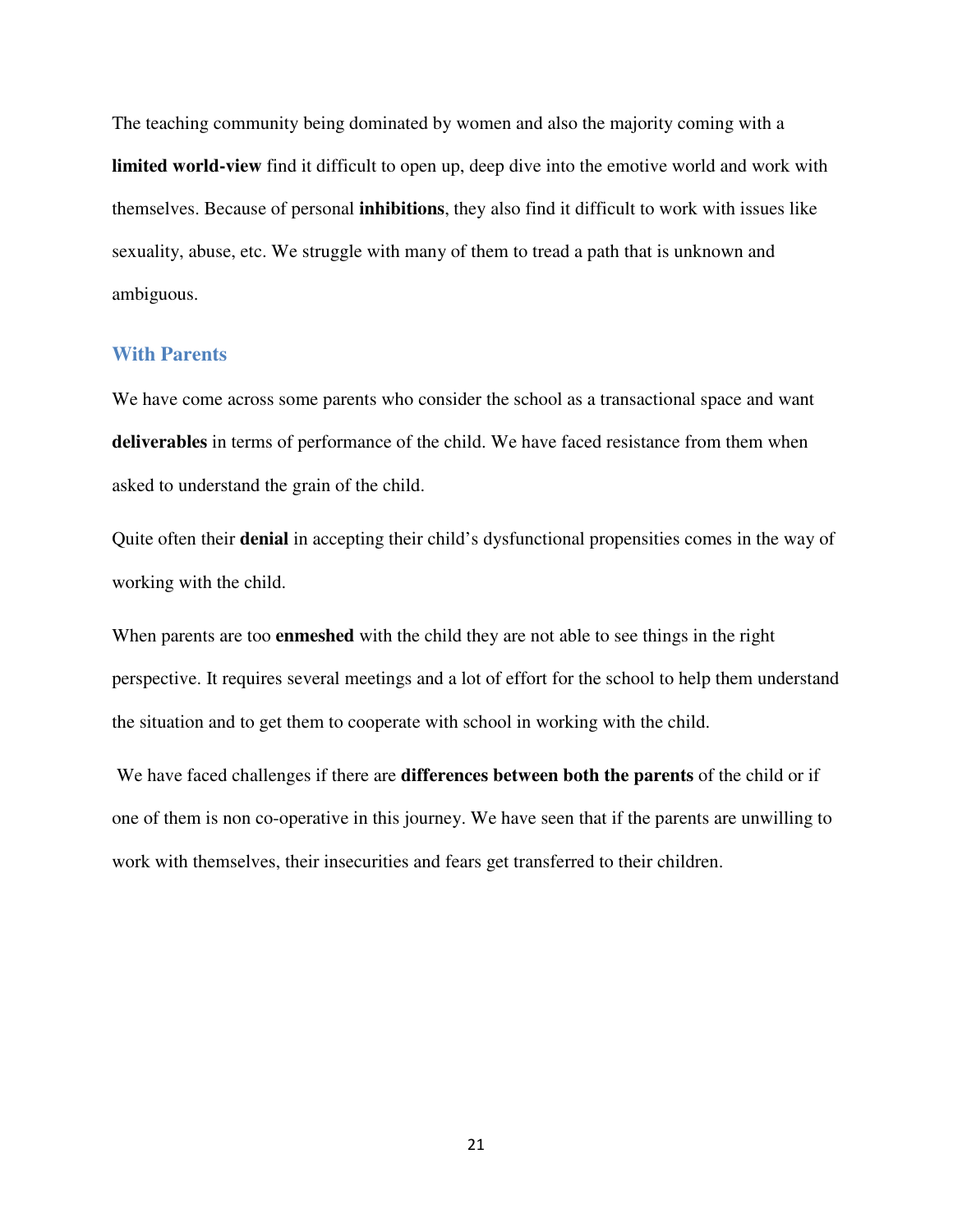## **Case Studies**

Prakriya from the beginning has been an inclusive school. While we largely have students who are academically oriented and intellectually sharp, we also have about 10 percent of children who need special attention. There are children with dyslexia, dysgraphia, ADHD, autism spectrum disorder, to those who come from rural background and cannot understand or speak the language of instruction. There are many children who are going through emotional complexities too. There is a constant endeavor to integrate the child in the collective as well as sensitise the group to the reality of the child.

We are presenting in brief - stories of three students (2 from Prakriya School and 1 from Bhoomi college). We are sharing their transformative journeys after having been a part of the space. These are attached separately as annexure 3.

# **Conclusion**

At this stage, having seen and worked with this (integration of process work in education) at Prakriya Green Wisdom School and Bhoomi College, we are affirmed with the results that we see and feel a sense of deep fulfillment.

After touching the emotive, intuitive universes, we have experienced considerable shifts at both personal and professional levels. We see in teachers and students - an increasing acceptance of themselves and others, a higher sense of ownership, seeing what part have they played in the problem, a renewed purpose in life which brings in a vibrancy in the individual as well as the collective that he/ she is a part of.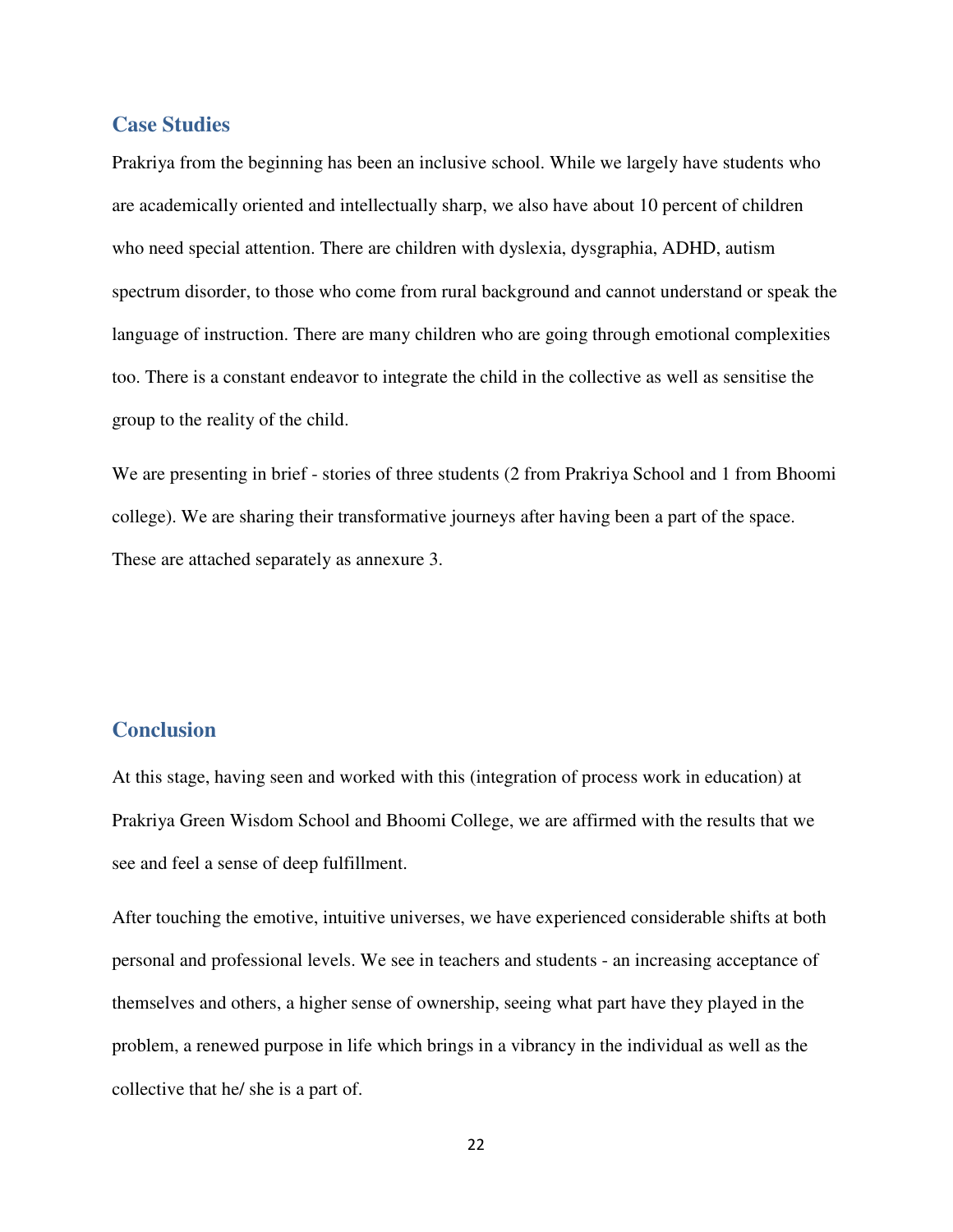We also are acutely aware of the fact that this is an ongoing process. School being a part of the larger eco-system, it influences as well as also gets influenced by the society. There is a need that we continue to work with the processes that keep emerging.

Our interest in this area keeps us wanting to explore further and understand and engage with it as much as possible. Our experience has been very meaningful and enriching in our personal as well as our professional spaces. This journey has been exciting, challenging, rewarding and quite joyful.

We hope that this kind of integration reaches out to more spaces and touches more lives.